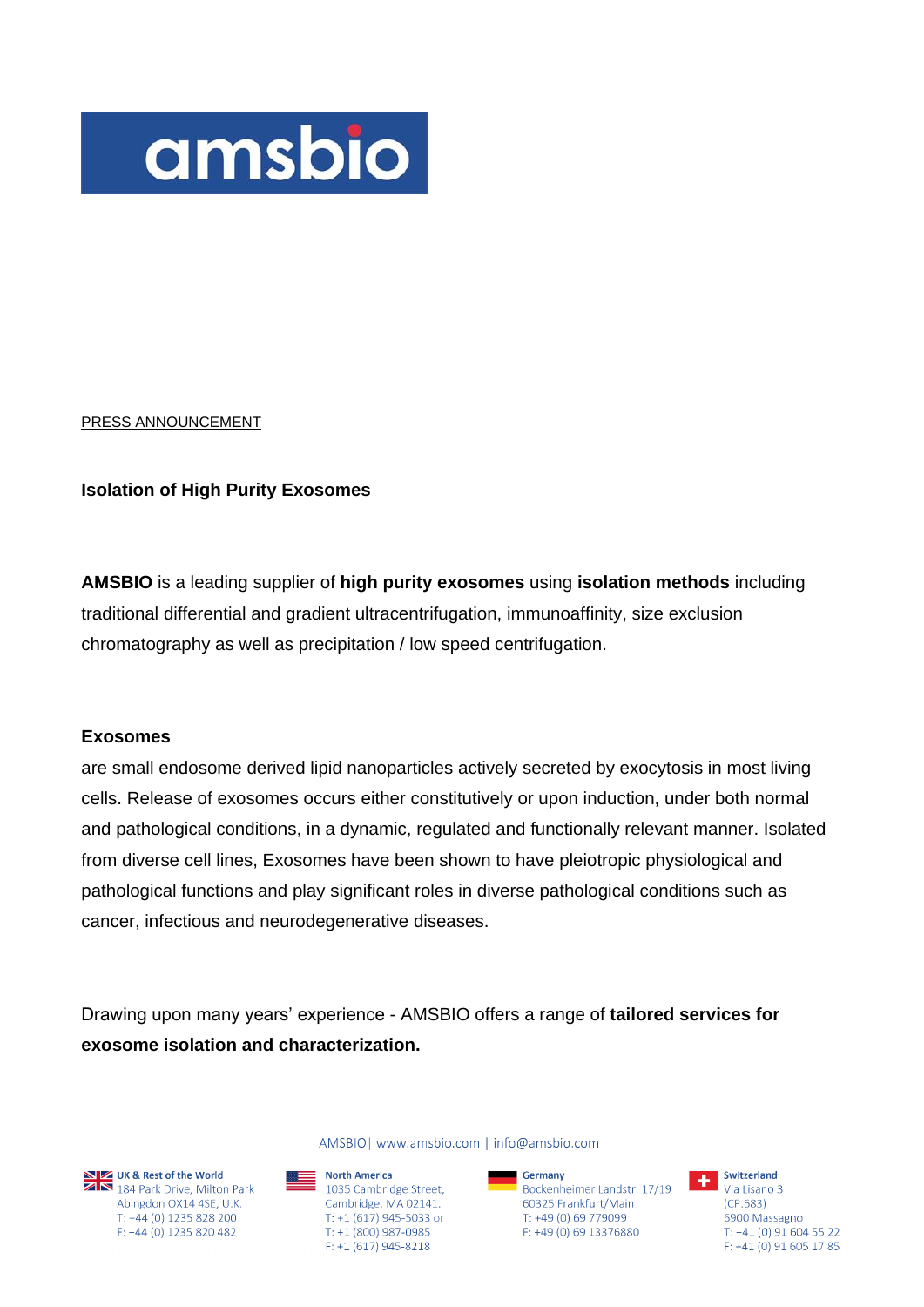# **For labs**

requiring isolation and sequencing of exosome miRNA isolation, AMSBIO offers a service to extract RNA from exosomes, and subject it to RNA-Sequencing using an Illumina platform. In addition to basic analysis being performed on the raw data, screening for specific miRNA can also be performed. AMSBIO also offers analysis of exosome surface proteins using MACSPlex kit.

## **AMSBIO also offers**

a top-quality service that provides reliable and reproducible isolation of exosomes from almost any biofluid ranging from plasma and tissue culture media to cerebrospinal fluid. Using this service, your target exosomes are isolated by ultracentrifugation before quantification and quality assessment using a NanoDrop spectrophotometer.

## **For further information**

on custom services for high purity exosome isolation please visit https://www.amsbio.com/exosome-research-services/ or contact AMSBIO on +31-72-8080244 / +44-1235-828200 / +1-617-945-5033 / [info@amsbio.com.](mailto:info@amsbio.com)

# **Founded in 1987**,

AMS Biotechnology (AMSBIO) is recognized today as a leading transatlantic company contributing to the acceleration of discovery through the provision of cutting-edge life science technology, products and services for research and development in the medical, nutrition, cosmetics, and energy industries. AMSBIO has in-depth expertise in extracellular matrices to provide elegant solutions for studying cell motility, migration, invasion, and proliferation. This expertise in cell culture and the ECM allows AMSBIO to partner with clients in tailoring cell systems to enhance organoid and spheroid screening outcomes using a variety of 3D culture systems, including organ-on-a-chip microfluidics. For drug discovery research, AMSBIO offers assays, recombinant proteins, and cell lines. Drawing upon a huge and comprehensive biorepository, AMSBIO is widely recognised as a leading provider of high-quality tissue specimens (including custom procurement) from both human and animal tissues. The company provides unique clinical grade products for stem cell and cell therapy applications. This includes



**NEXT UK & Rest of the World**<br>**ZAN** 184 Park Drive, Milton Park Abingdon OX14 4SE, U.K. T: +44 (0) 1235 828 200 F: +44 (0) 1235 820 482

AMSBIO| www.amsbio.com | info@amsbio.com

North America  $\frac{1}{2}$  1035 Cambridge Street, Cambridge, MA 02141. T: +1 (617) 945-5033 or T: +1 (800) 987-0985  $F: +1(617)945 - 8218$ 

**Germany**<br>Bockenheimer Landstr. 17/19 **The Switzerland** Germany 60325 Frankfurt/Main T: +49 (0) 69 779099 F: +49 (0) 69 13376880



 $(CP.683)$ 6900 Massagno T: +41 (0) 91 604 55 22 F: +41 (0) 91 605 17 85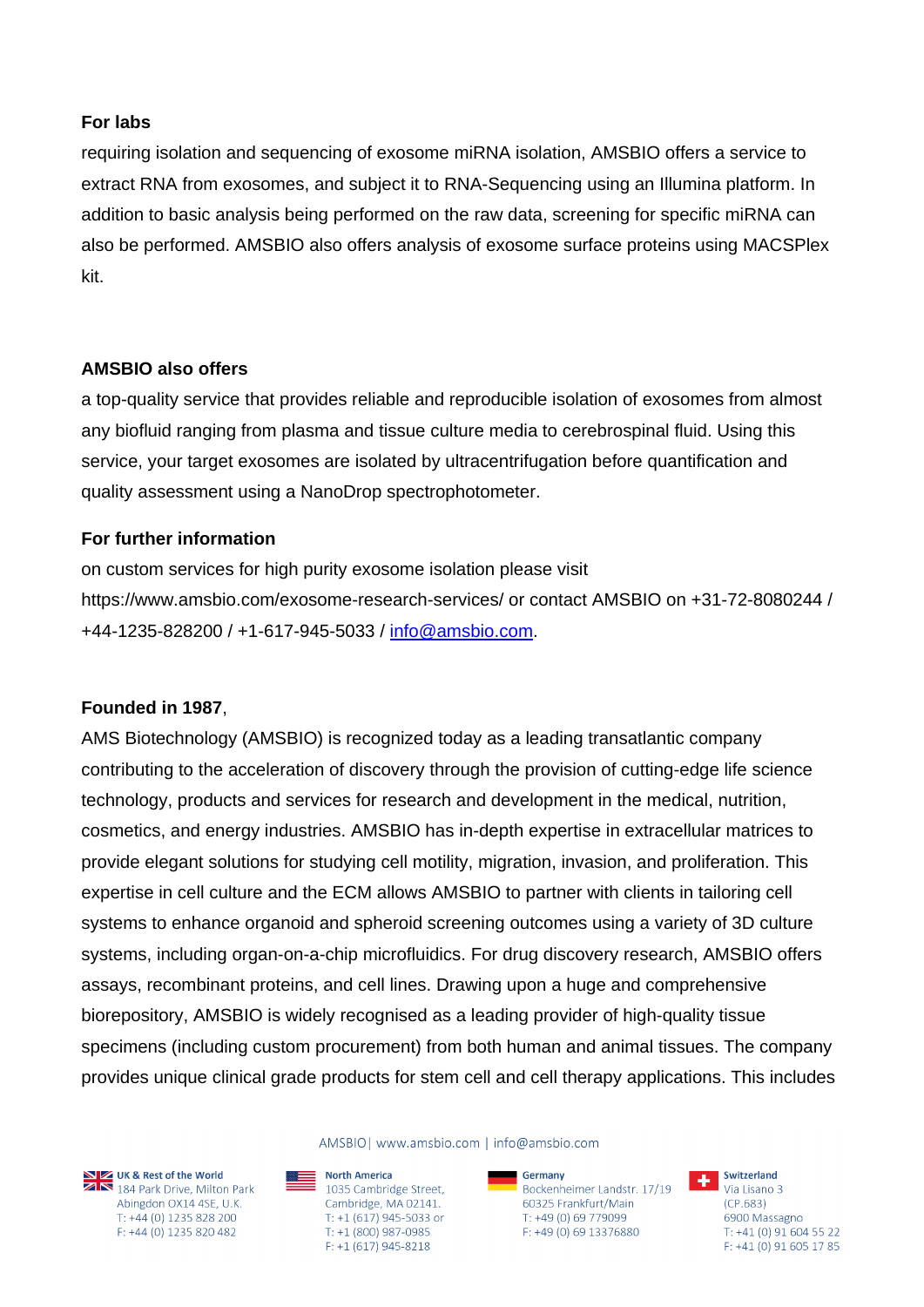GMP cryopreservation technology, and high-quality solutions for viral delivery (lentivirus, adenovirus, and adeno-associated virus.



**Illustrative image :** (available on request)

Caption: High purity exosome isolation services

**APRIL 2022 amsbiopr313**

UK & Rest of the World<br>2 N 184 Park Drive, Milton Park Abingdon OX14 4SE, U.K. T: +44 (0) 1235 828 200 F: +44 (0) 1235 820 482

▓▆

AMSBIO | www.amsbio.com | info@amsbio.com



Germany Bockenheimer Landstr. 17/19 60325 Frankfurt/Main  $T: +49(0)69779099$ F: +49 (0) 69 13376880



Switzerland Via Lisano 3  $(CP.683)$ 6900 Massagno T: +41 (0) 91 604 55 22  $F: +41(0)916051785$